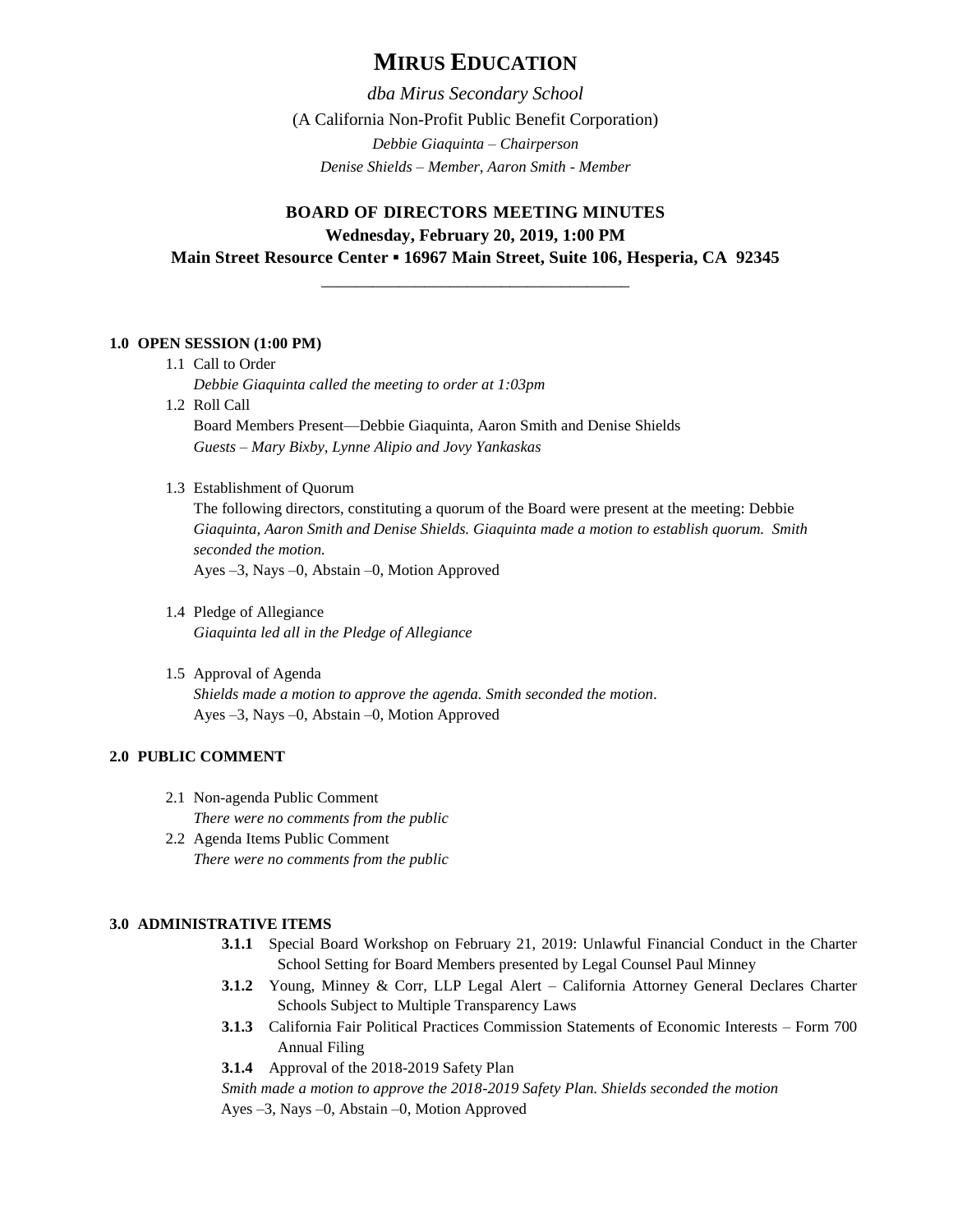#### **3.2** President's Report

**3.2.1** Review of Local Control and Accountability Plan (LCAP) Progress Report Presentation by Tim Tuter

*Aaron Smith presented on behalf of Tim Tuter a review of the Local Control and Accountability Plan (LCAP) Progress Report*

**3.2.2** State Board of Education Annual Site Visit for Grossmont Secondary School and Sweetwater Secondary School

*Mary Bixby apprised the board regarding the positive feedback received by Sweetwater Secondary regarding the California Department of Education (CDE) visit on Jan 16-17, 2019.* 

### 3.3 Strategic Plan Update

**3.3.1** Mirus Secondary School

3.3.1.1 School Participation Report for the period of 2018-2019 Month 3-6: 8/27/2018 – 12/14/2018

*The Board reviewed the School Participation Report for the period of 2018-2019 Month 3-6: 08/27/2018—12/14/2018*

## **4.0 CONSENT AGENDA**

4.1 Acceptance of Audit Report/Combined Financial Statements and Supplemental Information Year Ended June 30, 2018

4.2 Approval of Board Meeting Minutes for October 25, 2018

*Giaquinta made a motion to approve Audit Report/Combined Financial Statements and Supplemental Information Year Ended June 30, 2018 and to Approve the Board Meeting Minutes for October 25, 2018. Smith Seconded the motion.*

Ayes –3, Nays –0, Abstain –0, Motion Approved

### **5.0 ACTION ITEMS**

#### 5.1 **Action Items Specific to Mirus Secondary School**

**5.1.1** Approval of First Interim Report FY 2018-2019

*Shields made a motion to approve the First Interim Report FY 2018-2019. Giaquinta seconded the motion* Ayes –3, Nays –0, Abstain –0, Motion Approved

**5.1.2** Review and Discuss the February Revised Operational Budget Assumptions for FY 2018-2019 and Approval of February Revised Operational Budget FY 2018-2019

Lynne Alipio explained the accounting rational factored into the February Revised Operational Budget *Assumptions for FY 2018-2019. Giaquinta made a motion to approve the February Revised Operational Budget FY 2018-2019. Smith seconded the motion* Ayes –3, Nays –0, Abstain –0, Motion Approved

**5.1.3** Approval of Amended College Readiness Block Grant Plan 2016-2019 *Giaquinta made a motion to approve the Amended College Readiness Block Grant Plan 2016-2019. Smith seconded the motion*

Ayes –3, Nays –0, Abstain –0, Motion Approved

**5.1.4** Approval of Low Performing School Block Grant *Giaquinta made a motion to approve the Low Performing School Block Grant. Smith seconded the motion* Ayes –3, Nays –0, Abstain –0, Motion Approved

#### **6.0 BOARD ANNOUNCEMENTS AND COMMENTS**

From time to time, the board has topics of interest that they would like to share with the community. These are informational in nature and do not require action.

*There were no comments made.*